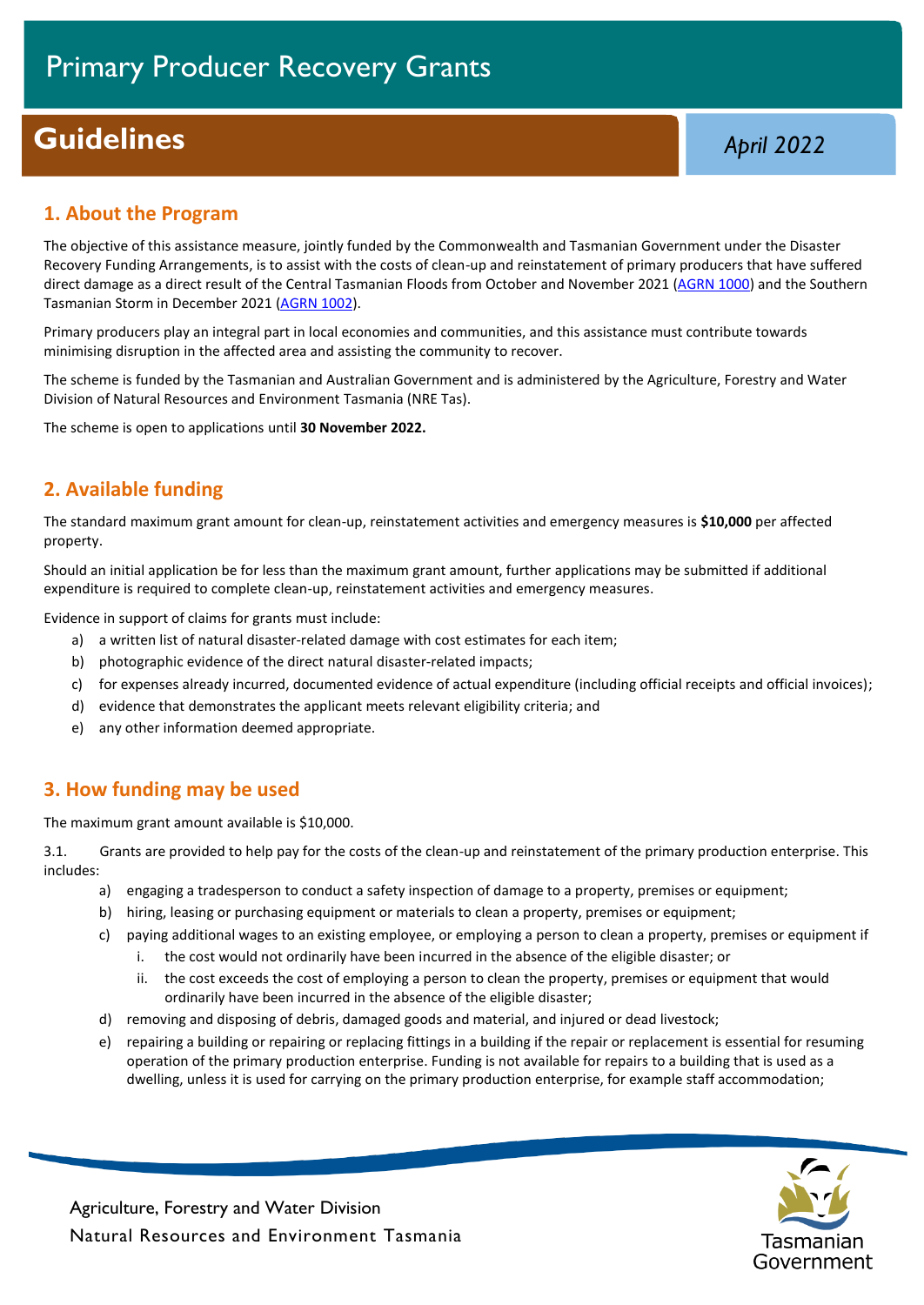- f) purchasing, hiring or leasing equipment or materials that are essential for immediately resuming operation of the primary production enterprise; and
- g) any of the following
	- i. repairing, reconditioning or replacing essential plant or equipment damaged by the eligible disaster;
	- ii. repairing or replacing fencing on a property, other than to the extent the cost may be recovered under other assistance from the Commonwealth or State/Territory (for example, the Horticultural Netting Infrastructure Program);
	- iii. purchasing fodder, other than to the extent the cost may be recovered under other assistance from the Commonwealth or State/Territory;
	- iv. maintaining the health of livestock and poultry;
	- v. replacing the dead livestock;
	- vi. repairing or restoring fields;
	- vii. salvaging crops, grain or feed;
	- viii. replacing lost or damaged plants if the replacement is essential for immediately resuming operation of the primary production enterprise; and
	- ix. carting water.
- 3.2 Grants cannot be provided to help pay for costs associated with the following:
	- a) for loss of income as a result of the eligible disaster;
	- b) for payment of employee salaries that would have ordinarily been incurred by the primary production enterprise had the eligible disaster not occurred;
	- c) for expansion projects, or for areas that were not in active production, however this should not prevent sensible preparation for future events;
	- d) if the applicant has received, or has been approved to receive, an amount under a policy of insurance for the relevant costs claimed. The applicant may be eligible for a grant for the portion of costs that are not covered by their insurance, or for amounts in excess of the value insured; and
	- e) if the applicant has received, or has been approved to receive, financial assistance for costs associated with the items described in section 3.1, from another government assistance scheme.

## **4. Eligibility**

- 4.1. To be eligible for a Primary Producer Clean Up Grant, the applicant must:
	- a) be a primary producer,
	- b) devote part of their labour to the primary production enterprise;
	- c) derive at least 50 per cent of their gross income from primary production;
		- i. An applicant may also be eligible for a grant if the applicant derives at least 50 per cent of their total gross income from primary production and value-added products (e.g. wine) made directly from raw produce grown by the applicant
	- d) hold an Australian Business Number (ABN) and have held that ABN at the time of the disaster;
	- e) have a primary production enterprise that is located in th[e defined area](https://www.disasterassist.gov.au/find-a-disaster/australian-disasters) for the eligible disaster and have suffered direct damage as a result of the eligible disaster;
	- f) have been engaged in carrying on the primary production enterprise when affected by the eligible disaster;
	- g) intend to re-establish the primary production enterprise in the same community, region or sector requested;
	- h) be primarily responsible for meeting the costs claimed in the applications; and
	- i) for costs relating to activities listed in section 3, provide satisfactory evidence of loss or damage.
- 4.2. An applicant may also be eligible for a Primary Producer Clean Up Grant if both of the following apply:
	- a) The applicant's primary production enterprise is located outside the defined disaster area for the eligible disaster but is carried on at least sometime on a regular basis in the area; and
	- b) Property, plant or equipment of the primary production enterprise situated in the defined disaster area has been damaged as a result of the eligible disaster.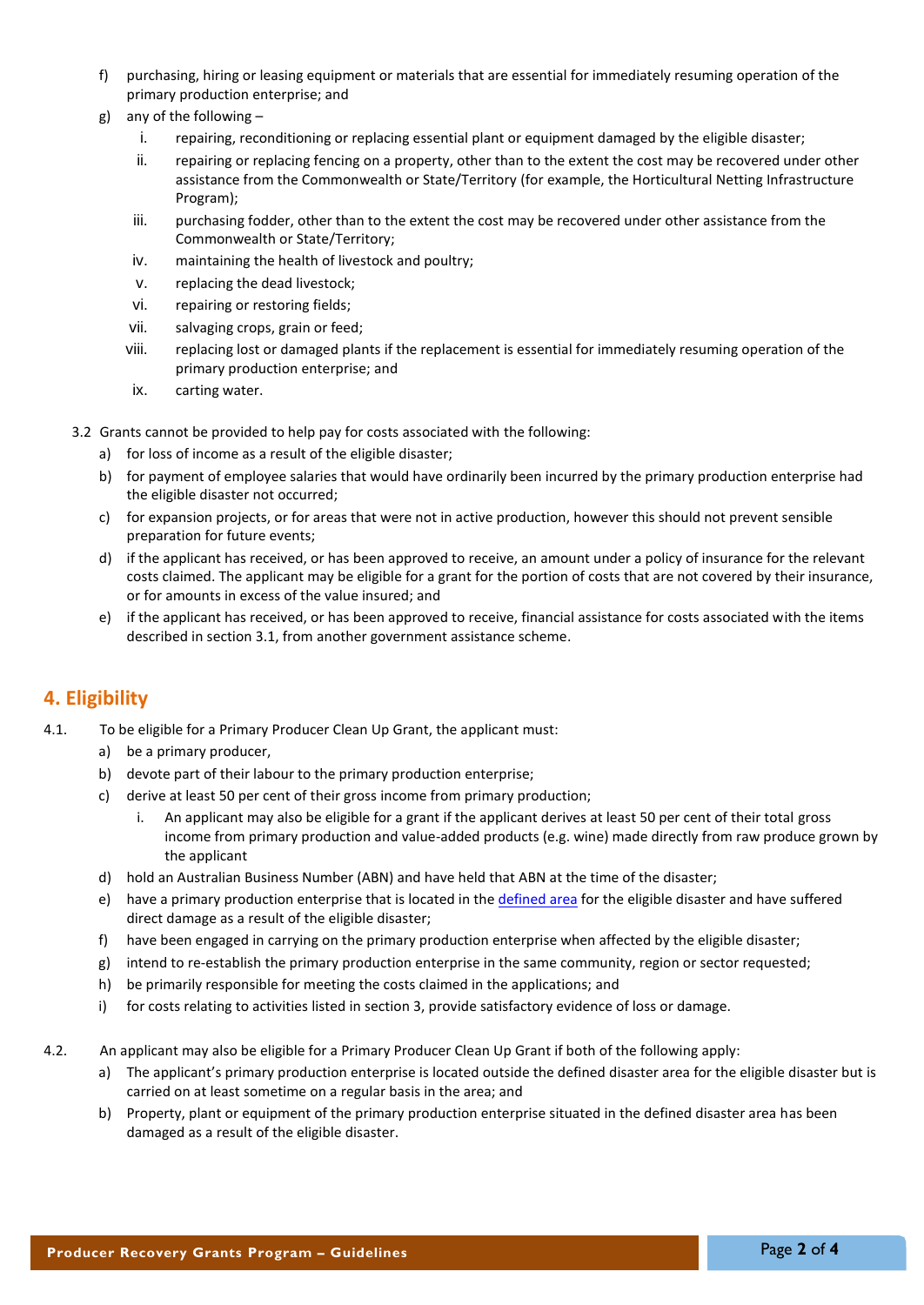- 4.3. Where two or more independent and separately owned and registered primary producers operate from the same property, each primary producer may receive the maximum available grant amount providing applicants can demonstrate that:
	- a) they are independent and separately owned and registered with their own ABN from the other primary producer(s) on that property;
	- b) they are eligible for the grant in their own right (including the requirement that they derive at least 50 per cent of their gross income from the primary production enterprise stated in clause 4.1;
	- c) they are claiming for different expenses to the other primary producer(s) who are operating on the same property; and
	- d) the expenses that they are claiming are essential to the operation of their primary production business.
- 4.4. Where an applicant's income from primary production is less than 50 per cent of their total income, the applicant may nonetheless be eligible for a grant if it can be demonstrated that:
	- a) in the ordinary course of business, the applicant would meet that requirement, but:
		- i. their primary production income is currently reduced due to seasonal conditions; and/or
		- ii. due to long lead times to full production, the applicant expects to earn such an amount of income within a three to eight year period, taking into account the nature of the industry.

#### **5. Eligible Separate Businesses**

- 5.1. Applicants who operate more than one primary production enterprise, for example under a single ABN at separate locations, may apply for assistance for each eligible separate business up to the maximum amount of assistance available for the relevant defined disaster area.
- 5.2. When determining an application on this basis NRE Tas may consider (but is not limited to):
	- a) the staffing arrangements of the separate businesses;
	- b) whether the business has its own plant equipment or stock;
	- c) the accounting arrangements of the separate businesses;
	- d) whether the separate business operates under its own trading name; and
	- e) the commercial viability and autonomy of each businesses.

#### **6. Assessment and Approval Process**

- 6.1. Applications will be assessed against the eligibility criteria.
- 6.2. NRE Tas reserves the right to request further information from an applicant or from any business or individual an applicant has engaged, to assist in assessing an application and to verify any information provided in an application. Failure to provide such information may result in NRE Tas refusing an application.
- 6.3. NRE Tas reserves the right to refuse an application where eligibility criteria are not met, or where the applicant does not or cannot provide sufficient information for NRE Tas to determine if eligibility criteria have been met.
- 6.4. Applications submitted may be subject to audit by NRE Tas or its agents in order to determine compliance with scheme guidelines.
- 6.5. Complete applications will be assessed in order of receipt. Incomplete applications will not enter the assessment queue until all required information is provided.
- 6.6. Before applying for financial assistance under this program, applicants should seek advice from their legal, business or financial advisers about the tax implications of this financial assistance.
- 6.7. Applicants may be expected to provide a range of supporting documentation, such as the latest local council rate notice; latest available Tax Return and Financial Statement for your primary production enterprise and complete copies of personal Tax Returns for each member of the primary production enterprise.
- 6.8. In exceptional circumstances, consideration may be given to applicants who do not meet the eligibility criteria outlined in section 4, upon agreement between NRE Tas and the National Recovery and Resilience Agency (NRRA)